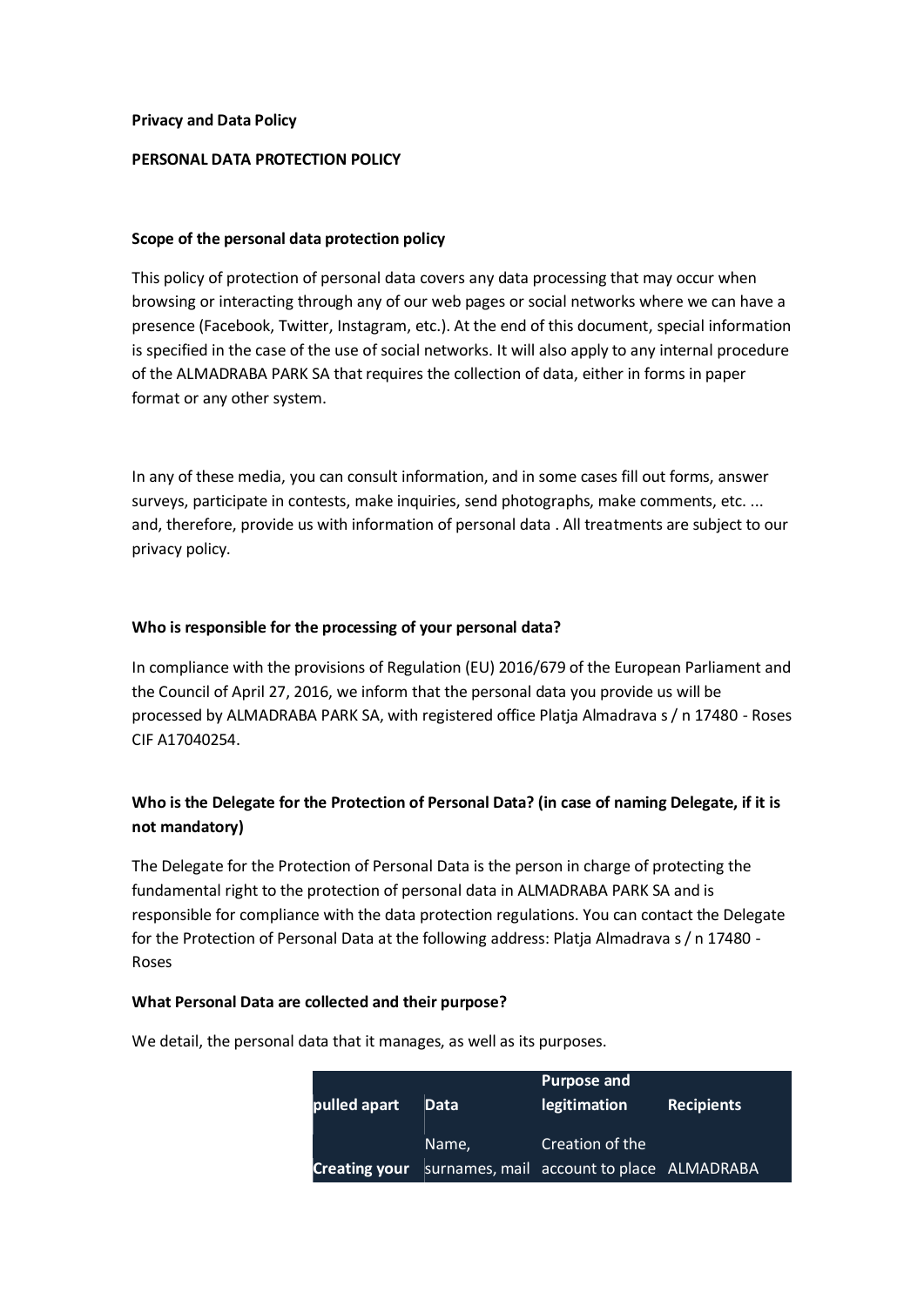| account       | and telephone                             | orders,<br>legitimated by<br>the contractual<br>relationship                   | <b>PARK SA</b>                                                             |
|---------------|-------------------------------------------|--------------------------------------------------------------------------------|----------------------------------------------------------------------------|
| Contact       | Name and mail                             | Respond to your<br>query legitimated<br>by your previous ALMADRABA<br>request. | <b>PARK SA</b>                                                             |
| news bulletin | Mail                                      | Sending<br>commercial<br>information,<br>legitimized with<br>your consent      | <b>ALMADRABA</b><br>PARK SA provider<br>of our e-<br>marketing<br>services |
|               | Name,<br>surnames, mail<br>and telephone. | Management of a<br>job pool<br>legitimized by                                  | <b>ALMADRABA</b>                                                           |
| Work with us  | Curriculum vitae your consent.            |                                                                                | <b>PARK SA</b>                                                             |
| Facebook      |                                           |                                                                                |                                                                            |

Your consent may be revoked at any time.

ALMADRABA PARK SA uses tools to analyze profiles, behaviors or preferences of users and then carry out targeted campaigns based on these data.

### **Why do we use your personal information?**

Next, we explain the legal basis that allows us to process your personal data.

- 1.- In compliance with a contractual relationship
- 2.- When you give your consent.

3.- For the legitimate interest of ALMADRABA PARK SA to show you services, products and initiatives that may interest you

4.- Compliance with obligations imposed by Law.

We remind you that you can revoke your consent at any time at the following address: Platja Almadrava s / n 17480 - Roses

## **Publications of photos or videos on the website or social networks**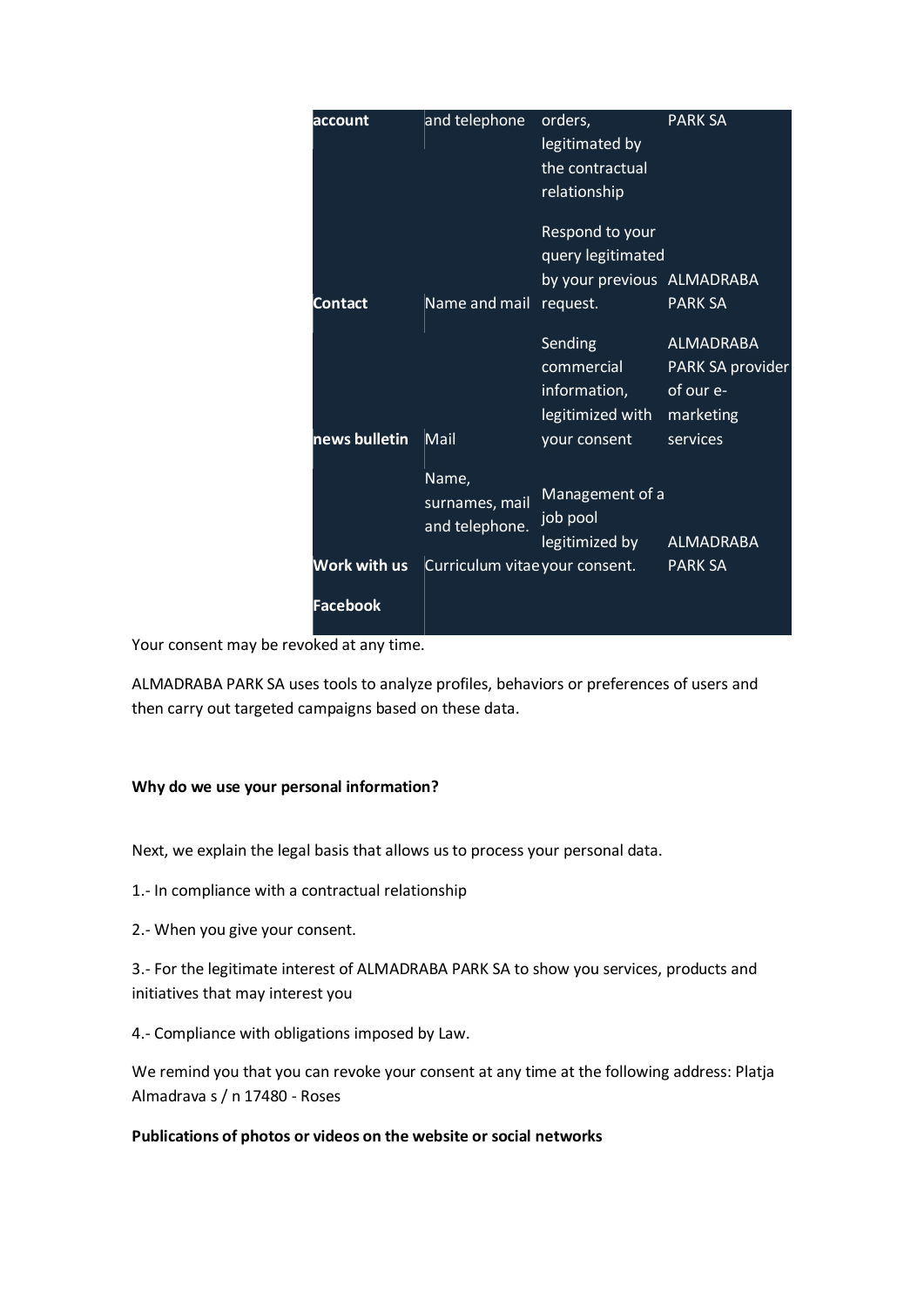For the publication of photographs or videos of our employees, clients, users or minors on the web or social networks, as well as to collect data to hold a contest or deal with any other personal data, we previously obtained the prior, explicit, indisputable consent informed of the owner who, in the case of children under 14, is granted by parents or legal guardians.

The treatment of these photos complies with the principle of proportionality, that is, they are strictly treated only for the purpose for which the consent was given.

## **Data not relevant**

ALMADRABA PARK SA warns the user that, except for the existence of a legally constituted representation, no user can use the identity of another person and communicate their personal data, so the user at all times must take into account that only data can be provided. personal data corresponding to their own identity and that are appropriate, pertinent, current, exact and true

## **How long will we keep your data?**

ALMADRABA PARK SA keeps your Personal Data as long as it is necessary for the purpose for which they were collected. If the guideline is different from that indicated in this policy, it is detailed in the relevant document.

## **To whom will we communicate your data?**

ALMADRABA PARK SA will only transfer its data in those services in which it is indicated and in the cases provided by law.

There will be no international transfers of your personal data.

In the case of social networks, all information and content published by the user will be the object of communication and shared with the rest of the users who consult this social network, by the very nature of the service.

### **Security measures**

ALMADRABA PARK SA ensures absolute confidentiality and privacy of personal data collected and therefore have taken essential security measures to prevent alteration, loss, or unauthorized access and ensure its integrity and security.

The User undertakes to make diligent use and not to make available to third parties his or her username and password, as well as committing himself to make available to ALMADRABA PARK SA any theft, loss or risk of third party access to his user.

## **What are your rights when you provide us with your personal information?**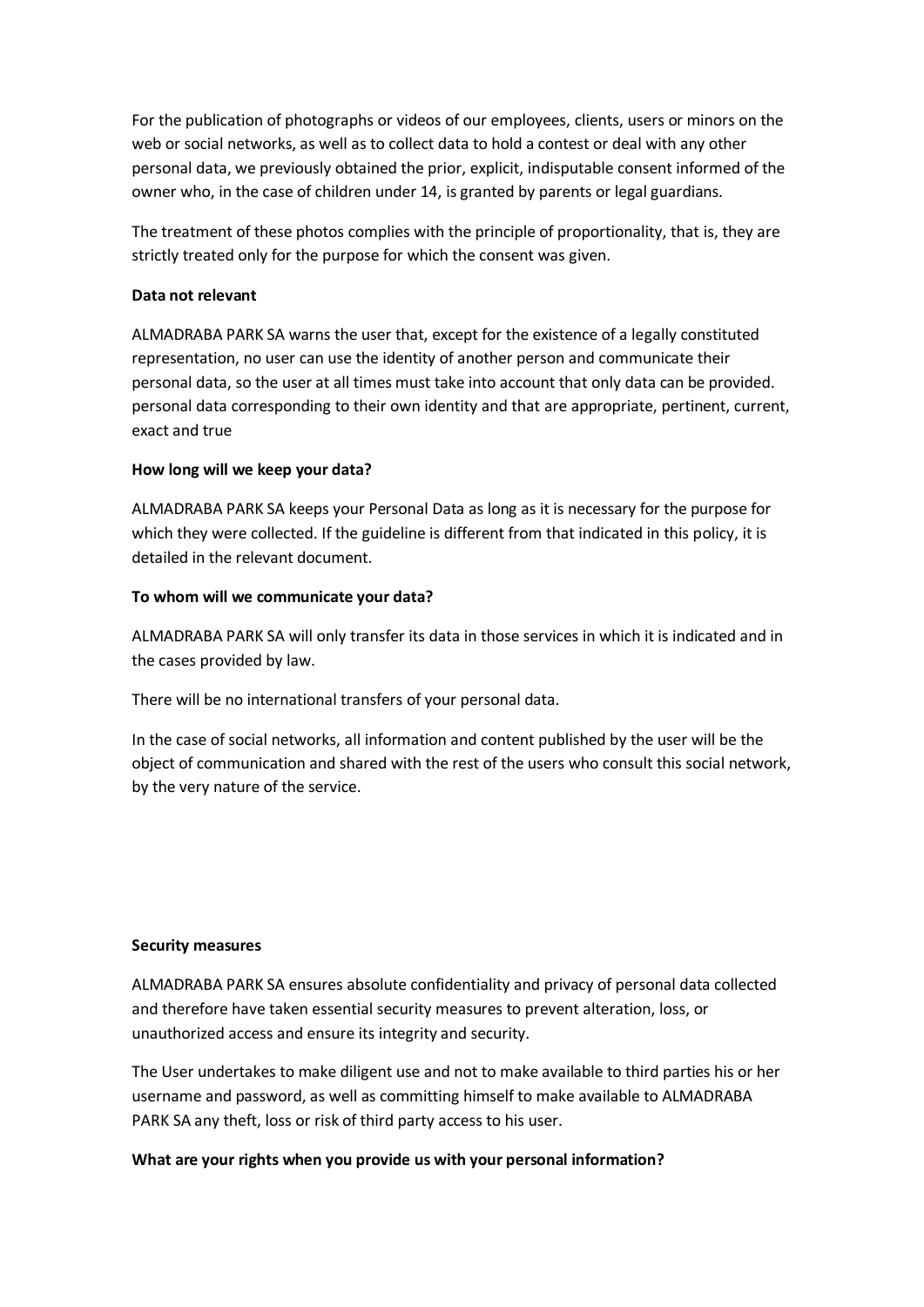| Law                        | <b>Content</b>                                                                                                                    | <b>Care channel</b>      |
|----------------------------|-----------------------------------------------------------------------------------------------------------------------------------|--------------------------|
| <b>Access</b>              | You can consult the<br>personal data managed by<br><b>ALMADRABA PARK SA</b>                                                       |                          |
| Rectification              | You can modify your<br>personal information when<br>it is inaccurate.                                                             |                          |
| Suppression                | You can request the<br>deletion of your personal<br>data                                                                          |                          |
| <b>Opposition</b>          | You can request that your<br>personal information not<br>be processed.                                                            |                          |
|                            | You can request the<br>limitation to the<br>processing of your data in<br>the following cases:                                    |                          |
|                            | - While checking the<br>challenge of the accuracy<br>of your data                                                                 |                          |
| Limitation of<br>treatment | - When ALMADRABA PARK<br>SA does not need to<br>process your data, but you<br>need them for the exercise<br>or defense of claims. |                          |
| Portability                | You can receive in<br>electronic format the data<br>that you have provided us<br>in electronic format                             | <b>ALMADRABA PARK SA</b> |
|                            | If you believe that we have not treated your personal data in                                                                     |                          |

If you believe that we have not treated your personal data in accordance with the regulations, you can contact the Data Protection Delegate at the address **Platja Almadrava s / n 17480 - Roses**

However, you can file a claim with the Spanish Agency for Data Protection (www.agpd.es).

To exercise your rights, accompany your request with a copy of your ID or document proving your identity.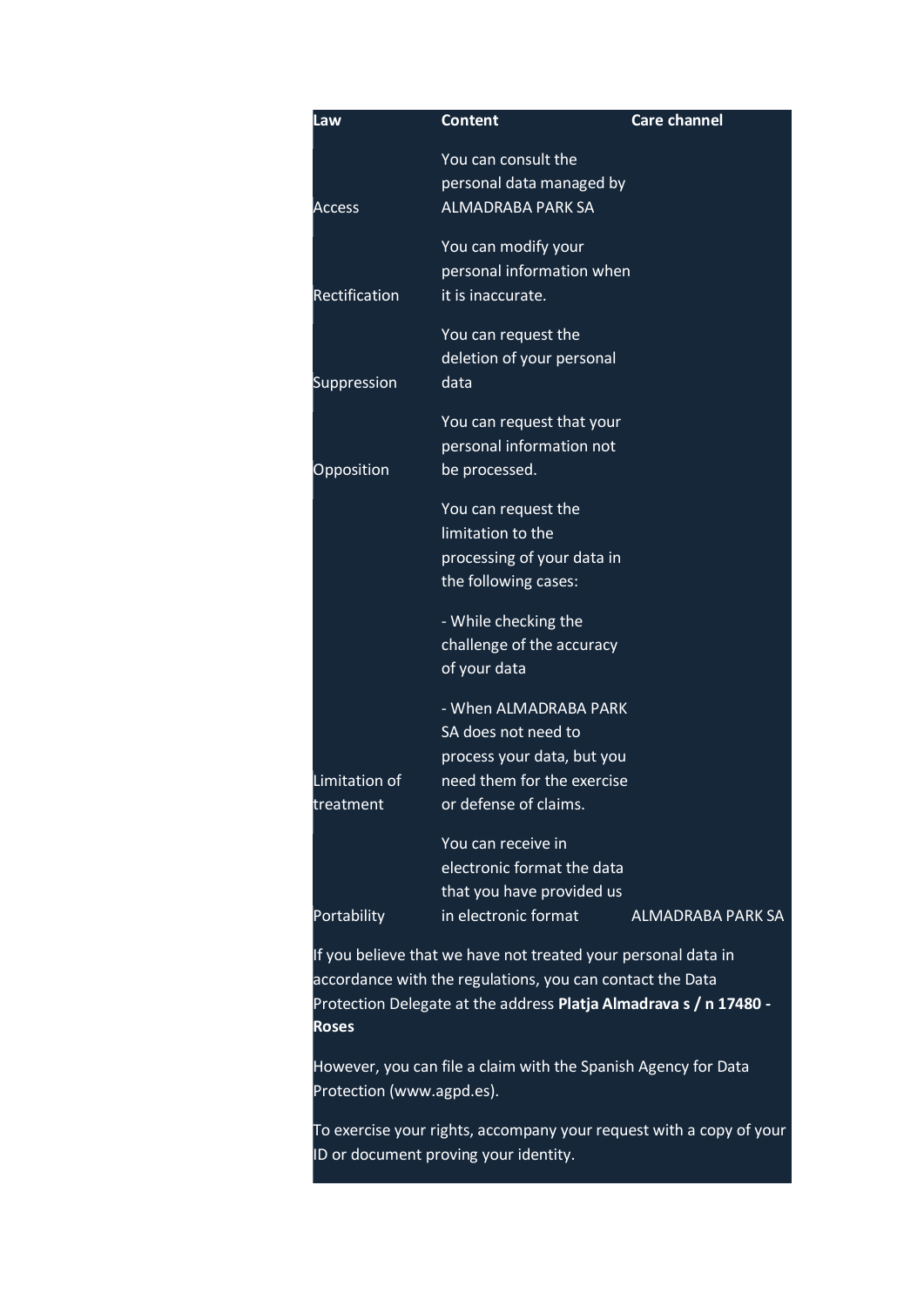#### The exercise of your rights is free

### **Social networks**

The operation of social networks is not under the control of ALMADRABA PARK SA, and therefore the information published will be shared by all users who consult them. Likewise, these networks allow interaction with other users, and therefore, some premises that must be taken into account are detailed below.

The purpose of the use of social networks is to give visibility and dissemination of the products developed by ALMADRABA PARK SA

In principle, the same data protection policy specified in this document applies, as regards the collection, processing and transfer of data.

The user must commit to:

- Do not publish information that does not respond to the requirements of truthfulness, public interest and respect for the dignity of people. In particular, the user will have to avoid any behavior that may violate the principle of non-discrimination for reasons of sex, race, religion, ideology or any other personal or social circumstance, and against privacy, honor and image, being the final responsible on the veracity and legality of the contents published
- Do not record or publish images, videos or any other type of registration without the consent of those affected

ALMADRABA PARK SA does not identify with the opinions expressed by others or with the ideology of the profiles with which it has friendship in any social network.

ALMADRABA PARK SA reserves the right to remove from its social networks any information published by others that violates the law, incites to do so, or contains messages that attempt against the dignity of persons or institutions. As well as blocking or reporting the author profile of these messages.

Recommendations to users

- Check and read the general conditions of use and privacy policy of the social network at the time of registration.
- Learn the possibilities of configuration and use that the network offers.
- Adequately configure the degree of privacy of the user profile in the social network.
- Do not publish excessive information about your personal and family life.
- Be careful with the publication of audiovisual content and graphics on your profile, especially if images related to third parties will be hosted.
- Do not offer data from third parties without their prior consent.